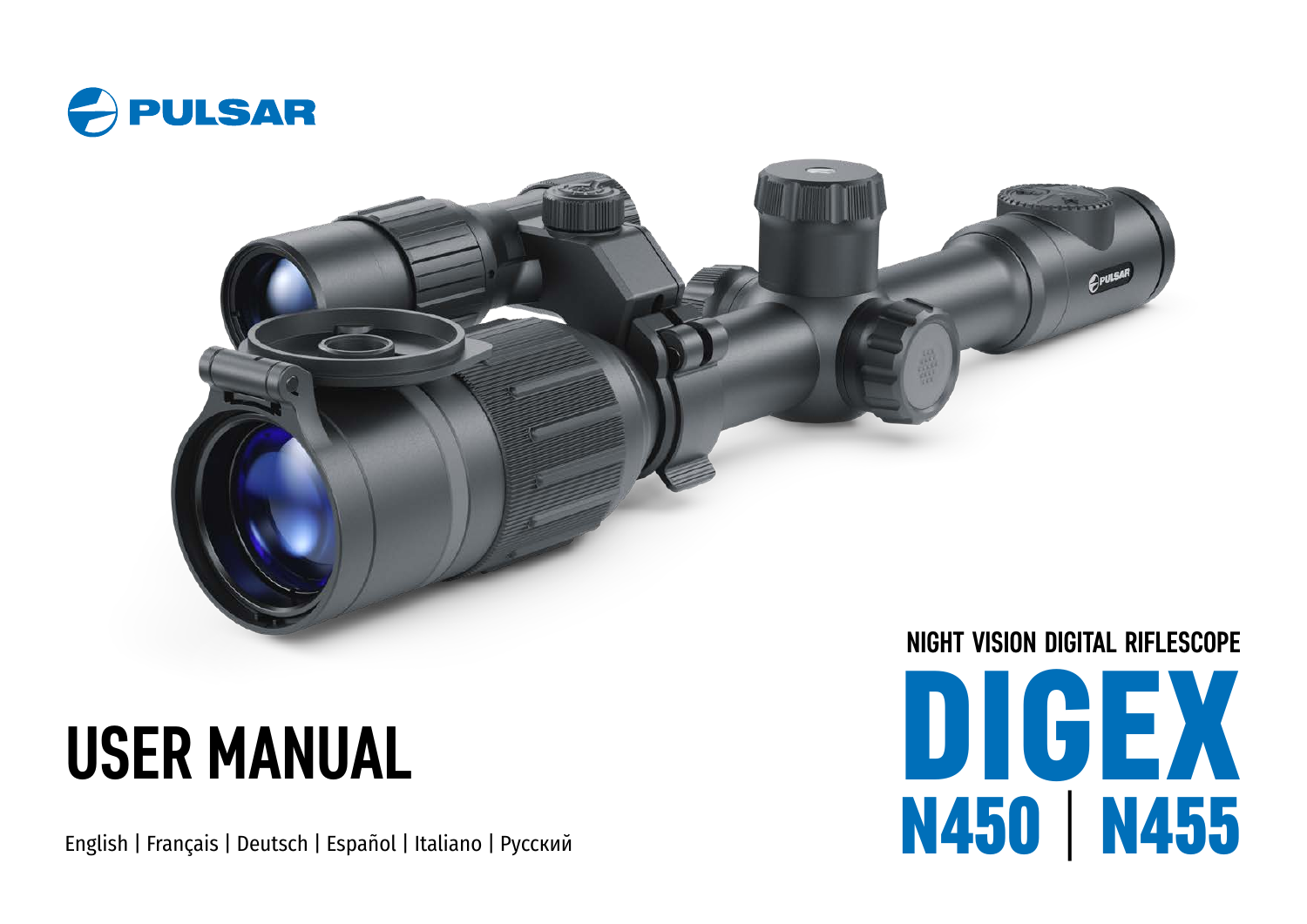| <b>EN</b> | Electromagnetic compatibility.<br>This product complies with the requirements of European standard EN 55032: 2015, Class A.<br><b>Caution:</b> Operating this product in a residential area may cause radio interference.<br><b>Attention!</b> A license is required when exporting the Digex night vision digital riflescope outside your<br>country.<br>Improvements may be made to the design of this product to enhance its user features.<br>The current version of the Operation Manual can be found on the website:<br>www.pulsar-vision.com |  |                                              |
|-----------|-----------------------------------------------------------------------------------------------------------------------------------------------------------------------------------------------------------------------------------------------------------------------------------------------------------------------------------------------------------------------------------------------------------------------------------------------------------------------------------------------------------------------------------------------------|--|----------------------------------------------|
| FR        | Compatibilité électromagnétique.<br>Ce produit est conforme aux exigences de la norme européenne EN 55032: 2015, classe A.<br>Attention: L'utilisation de ce produit dans une zone résidentielle peut provoquer des interférences radio.<br>Attention! Les viseurs numériques de vision nocturne DIGEX nécessitent l'obtention d'une licence s'ils<br>sont exportés hors de votre pays.                                                                                                                                                             |  | <b>User Manual</b><br><b>Digital Rifles</b>  |
| DE        | La configuration peut être modifiée afin d'améliorer l'utilisation d'un appareil.<br>La version actuelle du manuel d'utilisation est disponible sur<br>www.pulsar-vision.com<br>Elektromagnetische Verträglichkeit.                                                                                                                                                                                                                                                                                                                                 |  | <b>Manuel dutili</b><br>numerique de         |
|           | Dieses Produkt entspricht den Anforderungen der Europäischen Norm EN 55032:2015, Klasse A.<br>Achtung: Der Betrieb dieses Produktes in Wohngebieten kann Funkstörungen verursachen.<br>Achtung! Digitale Nachtsichtzielfernrohre DIGEX erfordern eine Lizenz, wenn sie über die Grenzen Ihres<br>Landes exportiert werden.<br>Änderungen im Design zwecks höherer Gebrauchseigenschaften des Produkts vorbehalten.<br>Die aktuelle Version der Bedienungsanleitung finden Sie unter                                                                 |  | <b>Betriebsanlei</b><br><b>Nachtsichtzie</b> |
| ES        | www.pulsar-vision.com<br>Compatibilidad electromagnética<br>Este producto cumple con los requisitos de la norma europea EN 55032:2015, Clase A.<br>Advertencia: el uso de este producto en una zona residencial puede provocar interferencias de<br>radiofrecuencia.                                                                                                                                                                                                                                                                                |  | <b>Manual de in:</b><br>nocturno digi        |
|           | <b>Atención!</b> La venta de visores nocturnos digitales DIGEX fuera de su país requieren una licencia de<br>exportación.<br>El diseño de este producto puede ser modificado con el fin de mejorar las características del usuario.<br>La última edición del manual de instrucciones está disponible en el sitio web<br>www.pulsar-vision.com                                                                                                                                                                                                       |  | Istruzioni per<br>digitale DIGE              |
| IT        | Compatibilità elettromagnetica.<br>Questo prodotto è conforme ai requisiti della norma europea EN 55032: 2015, Classe A.<br>Attenzione: l'uso di questo prodotto in un'area residenziale può causare dei radiodisturbi.<br>Attenzione! I visori notturni digitali DIGEX necessitano di un certificato nel caso in cui vengano esportati<br>all'estero.                                                                                                                                                                                              |  | Инструкция і<br>цифрового п                  |
|           | Per migliorare le proprietà del prodotto nella sua costruzione possono essere apportate delle modifiche.<br>La versione attuale del manuale d'uso è disponibile sul sito www.pulsar-vision.com                                                                                                                                                                                                                                                                                                                                                      |  |                                              |
| <b>PY</b> | Электромагнитная совместимость.<br>Данный продукт соответствует требованиям европейского стандарта EN 55032:2015, Класс А.<br>Внимание: эксплуатация данного продукта в жилой зоне может создавать радиопомехи.<br>Внимание! Цифровые прицелы НВ DIGEX требуют лицензии, если они экспортируются за пределы<br>Вашей страны.<br>Для улучшения потребительских свойств изделия в его конструкцию могут вноситься усовершенство-<br>вания.<br>Актуальную версию инструкции по эксплуатации Вы можете найти на сайте<br>www.pulsar-vision.com          |  |                                              |

| <b>User Manual for DIGEX Night Vision</b><br><b>Digital Riflescope</b>     | $3 - 13$  | <b>ENGLISH</b>  | $\triangleright$ |
|----------------------------------------------------------------------------|-----------|-----------------|------------------|
| Manuel dutilisation'emploi du viseur<br>numerique de vision nocturne DIGEX | $14 - 25$ | <b>FRANÇAIS</b> | $\triangleright$ |
| Betriebsanleitung für das Digitale<br><b>Nachtsichtzielfernrohr DIGEX</b>  | $26 - 37$ | <b>DEUTSCH</b>  | $\mathord{\rhd}$ |
| Manual de instrucciones del visor<br>nocturno digital DIGEX                | 38-49     | <b>ESPAÑOL</b>  | $\triangleright$ |
| Istruzioni per l'uso del visore notturno<br>digitale DIGEX                 | $50 - 60$ | <b>ITALIANO</b> | $\triangleright$ |
| Инструкция по эксплуатации<br>цифрового прицела HB DIGEX                   | $61 - 72$ | <b>РУССКИЙ</b>  |                  |
|                                                                            |           |                 |                  |

CE X EHI

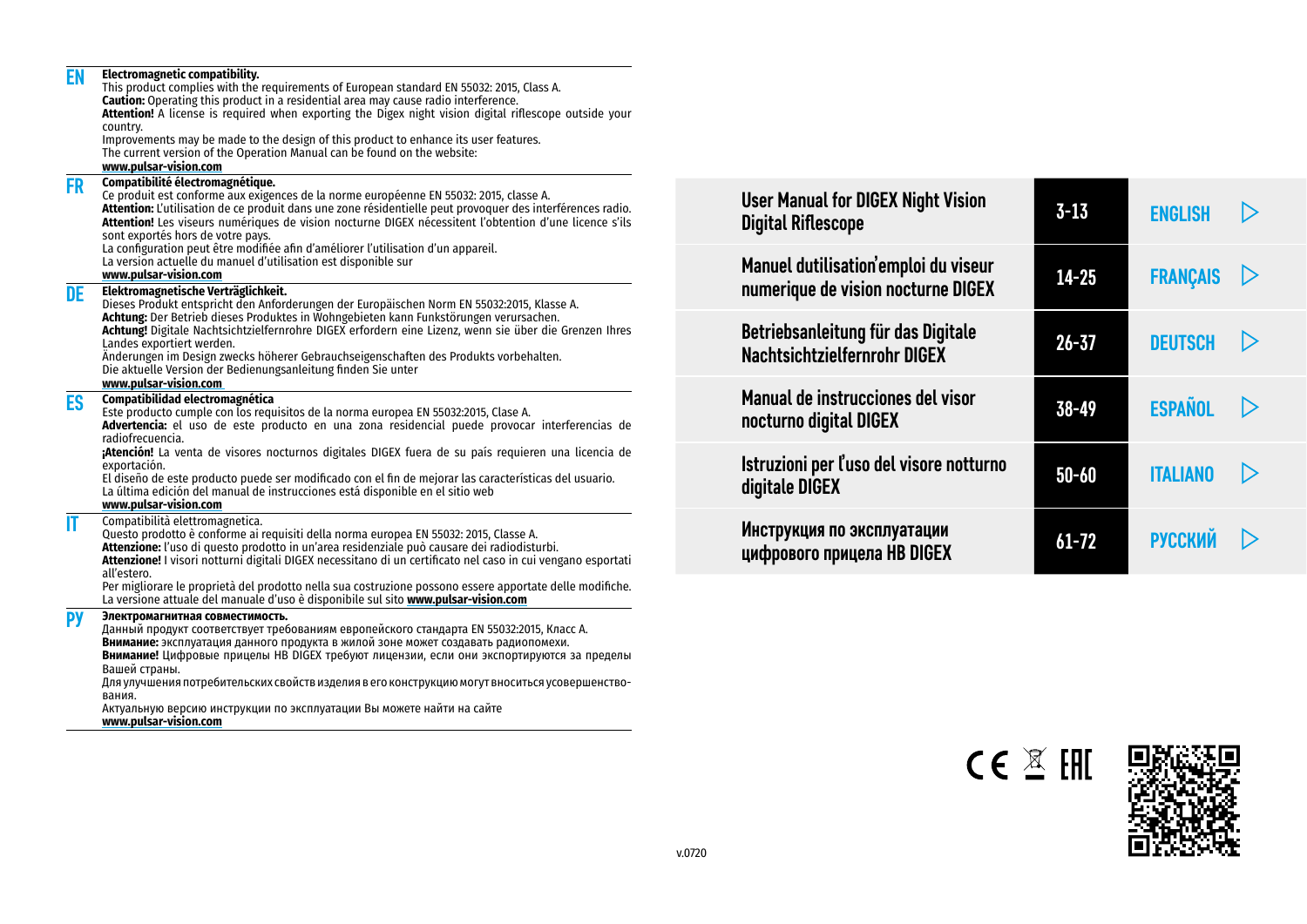## <span id="page-2-0"></span>**Technical Specifications**

<span id="page-2-2"></span><span id="page-2-1"></span>

| <b>DIGEX MODEL</b>                                             | Digex N450                           | Digex N455                          |
|----------------------------------------------------------------|--------------------------------------|-------------------------------------|
| <b>SKU</b>                                                     | 76641                                | 76642                               |
| <b>OPTICAL SPECIFICATIONS</b>                                  |                                      |                                     |
| Lens Focus, mm                                                 |                                      | 50                                  |
| Focal Ratio, D/f'                                              |                                      | 1:1.2                               |
| Magnification, x                                               |                                      | 4-16 (digital zoom)                 |
| Field of View, (horizontal, @4x magnification), °              |                                      | 6.5                                 |
| Field of View, (horizontal, @4x magnification), m@100m         |                                      | 11.4                                |
| Eye Relief, mm                                                 |                                      | 50                                  |
| Minimum Focusing Distance, m / y                               |                                      | 5/5.47                              |
| Diopter Adjustment, D                                          |                                      | $-3/+5$                             |
| Range of Detection, (Deer Type Object), m / y                  | 550 / 601.49                         | 500 / 546.81                        |
| <b>RETICLE</b>                                                 |                                      |                                     |
|                                                                |                                      | $10 - 4x$                           |
| Click value (H/V), $mm@100~m$ – when magnifying, x             |                                      | $5 - 8x$                            |
|                                                                |                                      | $2.5 - 16x$                         |
| Click Range (H/V), mm@100m                                     |                                      | 2000 (± 100 clicks)                 |
| <b>ELECTRONIC CHARACTERISTICS</b>                              |                                      |                                     |
| Sensor Type/Resolution                                         |                                      | HD CMOS/1280x720                    |
| Display Type/Resolution                                        |                                      | AMOLED/1024x768                     |
| <b>VIDEO RECORDER</b>                                          |                                      |                                     |
| Video/Photo Resolution, Pixels<br>Video Recording/Photo Format |                                      | 1024x768                            |
| <b>Built-In Memory</b>                                         | .mp4 $/$ .jpg<br>16 GB               |                                     |
| <b>WI-FI CHANNEL</b>                                           |                                      |                                     |
| Frequency                                                      |                                      | 2.4 GHz                             |
| <b>Standard</b>                                                |                                      | 802.11b/g                           |
| <b>OPERATING FEATURES</b>                                      |                                      |                                     |
| Tube Diameter (for mounting rings), mm                         |                                      | 30                                  |
| Battery Operating Time (built-in APS3 and removable APS2)      |                                      |                                     |
| at t = 22 °C, h (Wi-Fi off)                                    |                                      | 5.5                                 |
| Power Supply, V                                                |                                      | $3.0 - 4.2$                         |
|                                                                |                                      | Li-Ion Battery Pack                 |
| Battery Type / Capacity / Rated Output Voltage                 | APS2 / 2000mAh / DC 3.7V (removable) |                                     |
|                                                                |                                      | APS3 / 3200mAh / DC 3.7V (built-in) |
| <b>External Power Supply</b>                                   |                                      | MicroUSB type B (5V)                |
| Maximum Recoil Power on Rifled Weapons, Joules                 |                                      | 6000                                |
| Maximum Recoil Power on Smooth-Bore Weapons, Caliber           |                                      | 12                                  |
| Degree of Protection, IP code (IEC60529)                       |                                      | IPX7                                |
| Operating Temperature, °C (°F)                                 |                                      | $-25 - +50$ ( $-13 - +122$ )        |
| Dimensions (LxHxW), mm / inch                                  |                                      | 378x78x78 / 14.88x3.07x3.07         |
| Weight (with batteries, without IR illuminator), kg / oz       |                                      | 0.95 / 33.51                        |

| <b>DIGEX MODEL</b>                                          | Digex N450   | Digex N455               |  |
|-------------------------------------------------------------|--------------|--------------------------|--|
| <b>DETACHABLE IR ILLUMINATOR</b>                            |              |                          |  |
| Type                                                        | LED          |                          |  |
| Wavelength, nm                                              | 850          | 940                      |  |
| Lens Diameter, mm                                           |              | 26                       |  |
| Optical Power of the IR Illuminator, mW                     | Up to 300    | Up to 250                |  |
| Power Supply, V<br>$3 - 4.2$                                |              |                          |  |
| Average Operating Time, Hours                               | 7            |                          |  |
| Operating Temperature, °C (°F)                              |              | $-25 - +50 (-13 - +122)$ |  |
| Riflescope Compatibility                                    | <b>Digex</b> |                          |  |
| Dimensions (LxHxW), mm / inch<br>129x84x75 / 5.08x3.31x2.95 |              |                          |  |
| Weight (with battery), kg/oz                                | 0.14 / 4.94  |                          |  |
|                                                             |              |                          |  |

## **≯ Package Contents**

- Digex night vision digital riflescope
- Allen wrench
- APS2 battery pack (3 pcs.)
- Carrying case
- APS battery charger
- Lens-cleaning cloth

#### **★ Description**

Digex night vision digital riflescopes are designed for use with hunting weapons both at night and in the daytime. In low light conditions (no light from stars and the moon) it is recommended to use an infrared illuminator with a wavelength of 850 nm or 940 nm.

Areas of application of the riflescopes are as follows: hunting, observation and orientation under conditions of limited visibility.

## **★ Distinctive Features**

- High range detection
- High resolution imaging
- SumLight™ program algorithm for additional sensitivity improvement
- Heavy caliber shock resistance: 12-gauge, 9.3x64, .375H&H
- Mounting with standard 30mm rings
- Instant start
- Strong metal housing
- Completely waterproof IPX7
- Customizable reticles
- HD AMOLED color display
- Photo and video with sound recording
- Mains charger • Quick User Manual
- USB cable
- Warranty card
- IR illuminator
- APS3 battery cover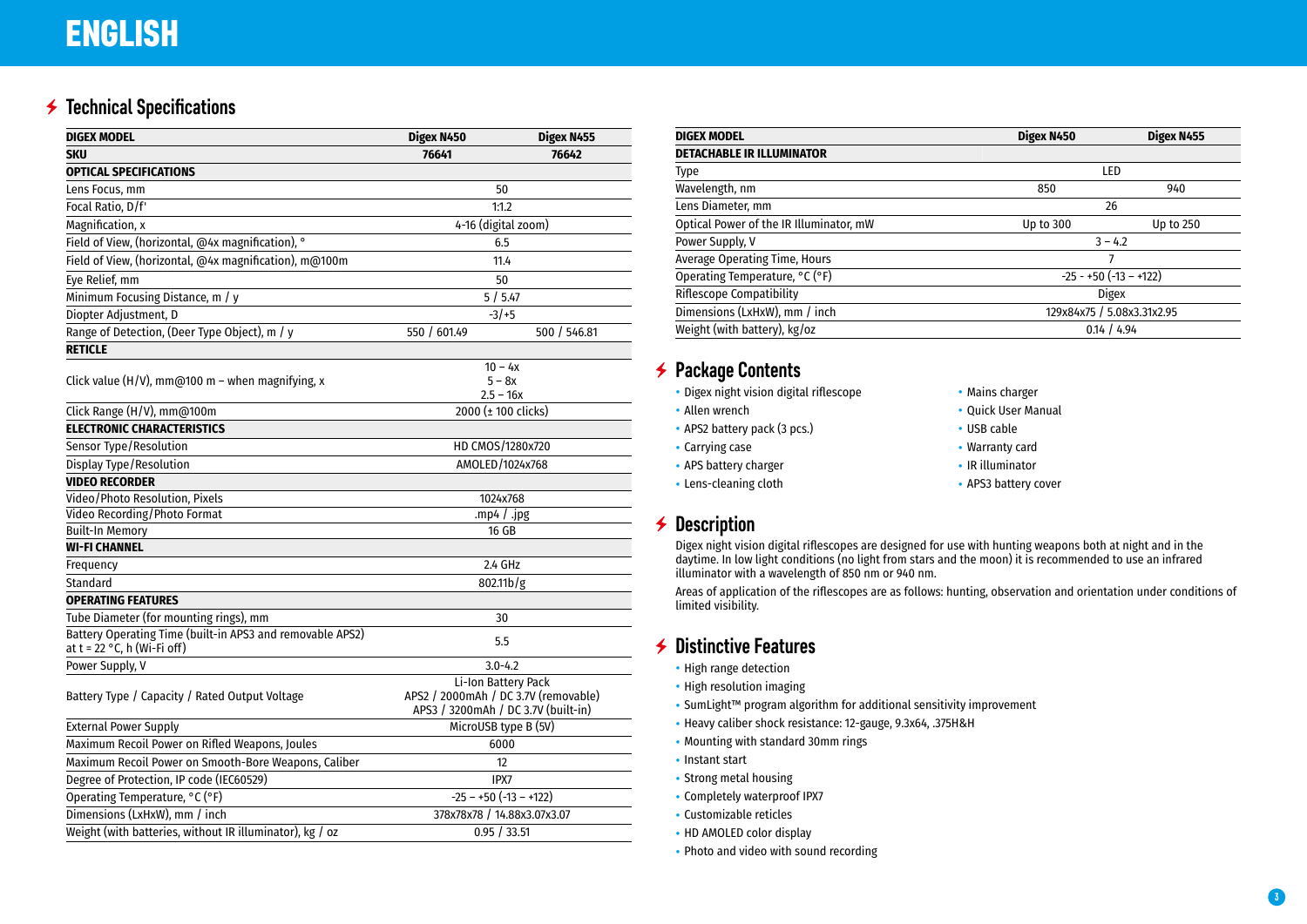- Picture in Picture function
- Stream Vision App support
- Advanced features (enabled by future riflescope software updates using free Stream Vision App)
- User-friendly controls
- B-Pack mini combined power system
- Functional and ergonomic design
- Wide operating temperature range (-25 °С +50°С)

## **Useful Functions and Modes**

- User-friendly interface
- Stadiametric rangefinder (to estimate distance to object)
- Built-in 3-axis accelerometer gyroscope (slope angle indication)
- Smooth digital zoom
- Large selection of electronic reticles
- Scalable reticles (reticle graduation changes proportional to zoom)
- 5 zeroing profiles (10 distances per profile)
- One-shot zero function
- Precise "Zoom Zeroing" (reducing the minute of angle click value when zeroing at high magnification)
- "Freeze Zeroing" function
- Display off function
- Wi-Fi. Remote control and observation with a smartphone

#### **Video recording**

- Built-in photo and video recorder with sound recording
- 16GB internal memory
- Integration with iOS and Android devices.
- Youtube. Live video streaming and recording to the Internet via smartphone and using the free Stream Vision App

#### **Battery Pack**

- Built-in 3200mAh battery pack APS3
- Quick change Li-Ion batteries APS2/APS3
- Built-in and external batteries APS2/APS3 can be charged via micro USB

## **★ Components and Controls**

- **1.** Eyecup
- **2.** Eyepiece diopter adjustment ring
- **3. ON** button
- **4. REC** button
- **5. ZOOM** button
- **6. Controller**
- **7.** Battery compartment cover
- **8.** Battery APS2
- **9.** MicroUSB cover
- **10.** MicroUSB port
- **11.** Objective lens focus ring
- **12.** Lens cap

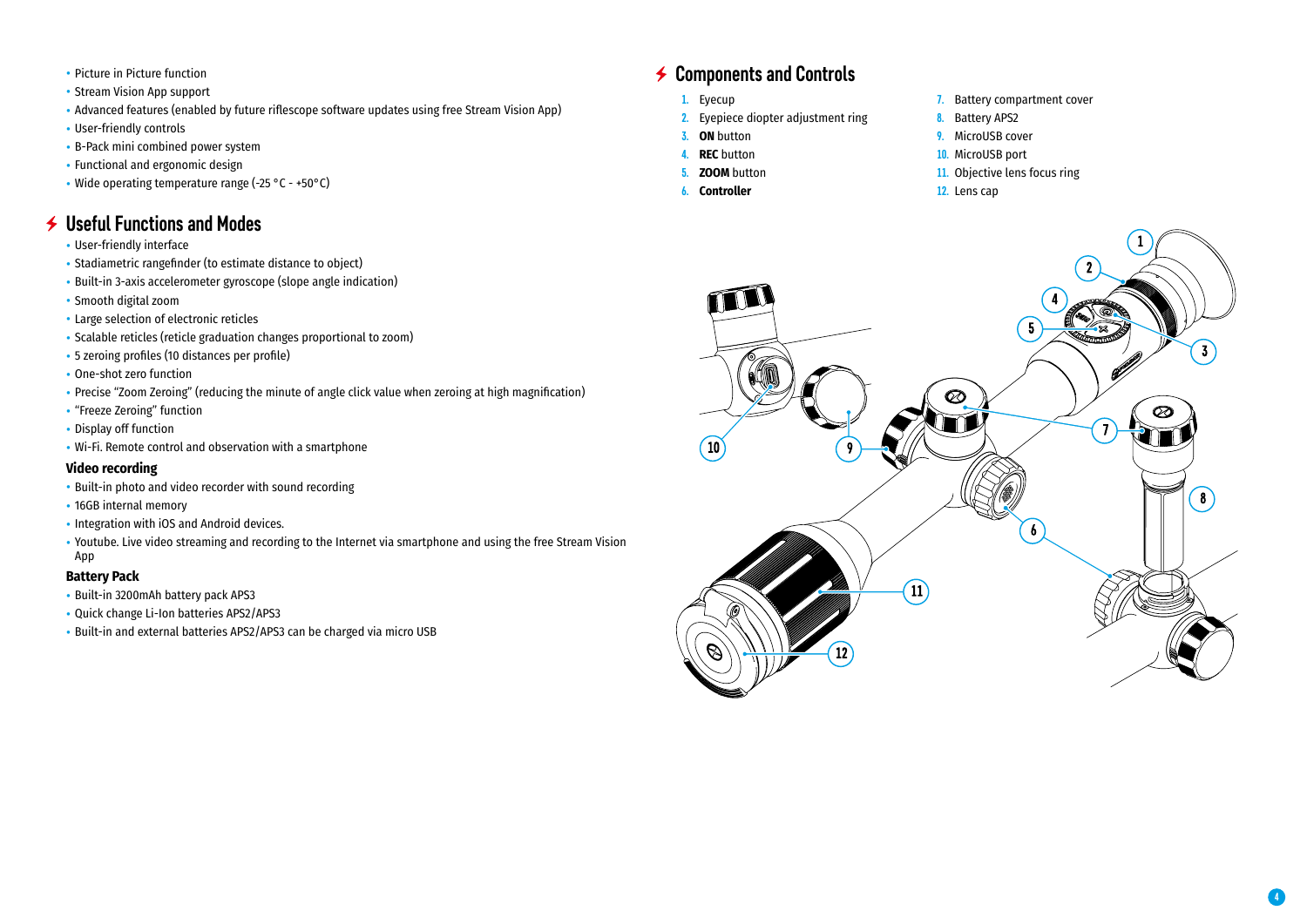## **4** Buttons Operation

| <b>Control</b>     | <b>Condition/operating</b><br>mode                                            | <b>First short</b><br>press                             | <b>Subsequent</b><br>short presses | Long press                              | <b>Rotation</b>            |
|--------------------|-------------------------------------------------------------------------------|---------------------------------------------------------|------------------------------------|-----------------------------------------|----------------------------|
| <b>ON button</b>   | Device is switched off                                                        | Powers on<br>device                                     | Enables<br>SumLight™<br>function   | Powers on device                        |                            |
|                    | Display off                                                                   | Turns on<br>display                                     | Enables<br>SumLight™<br>function   | Turns device off                        |                            |
|                    | Device is switched on,<br>quick menu, main menu                               | Enables<br>SumLight™<br>function                        | Turns off<br>SumLight™<br>function | Turns display off<br>/ turns device off |                            |
| <b>ZOOM button</b> | Device is switched on,<br>quick menu, main menu                               | Changes magnification<br>(zoom)                         |                                    | Turns PiP on/off                        |                            |
| <b>REC button</b>  | Device is switched on,<br>quick menu, main menu,<br>video mode                | Starts video<br>recording                               | Pause                              | Switches video/<br>photo modes          | $\overline{\phantom{a}}$   |
|                    | Device is switched on,<br>quick menu, main menu,<br>video recording activated | Pause                                                   | Resume video<br>recording          | Stop video<br>recording                 |                            |
|                    | Device is switched on,<br>quick menu, main menu,<br>photo mode                | Photography                                             |                                    | Switches video/<br>photo modes          |                            |
| <b>Controller</b>  | Device is switched on                                                         | Accesses<br>quick menu                                  |                                    | Accesses main<br>menu                   |                            |
|                    | <b>Ouick menu</b>                                                             | Upwards navigation                                      |                                    | Exits quick menu                        | Parameter change           |
|                    | Main menu                                                                     | Confirms values, enters menu Exits menu items,<br>items |                                    | main menu                               | Navigation<br>through menu |
|                    | Zoom                                                                          |                                                         |                                    |                                         | Smooth Zooming             |

## **Using Battery Pack**

DIGEX night vision digital riflescopes come with a built-in rechargeable Lithium-Ion APS3 battery pack with a capacity of 3200mAh and a removable rechargeable Lithium-Ion APS2 battery pack with a capacity of 2000mAh. Batteries should be charged before using.

Charging battery pack:

- Open the MicroUSB cover **(9)** by turning it counterclockwise.
- Connect the MicroUSB plug of the USB cable **(16)** to the MicroUSB port **(10)** in the body of the sight.
- Connect the second USB plug of the USB cable **(16)** to the MicroUSB port on the mains adapter **(17)**. Plug the device into a 100-240V socket **(18)**.

**Attention!** When charging batteries via the MicroUSB port **(10)**, the builtin APS3 battery pack is charged first. When it is completely charged, the removable APS2 battery pack starts charging. When the device is in use, power consumption occurs in the reverse sequence.

## $18$  $\overline{\Box}$  $\bigcirc$  $10^{\circ}$

#### **The rechargeable Lithium-Ion APS2 battery pack can be recharged using the APS charger\*.**

- Insert the APS2\*\* battery pack **(8)** along the rail into the APS charger slot as far as it will go. The APS charger is supplied with your device.
- Point **A** on the battery and point **B** on the charger should aligned.
- Two batteries can be charged at the same time: the second slot is designed for this.
- Connect the MicroUSB plug of the USB cable **(16)** to the port **(14)** of the charger **(13)**.
- Connect the second plug of the USB cable **(16)** to the USB port on the mains adapter **(17)**. Plug the device into a 100- 240V socket **(18)**.
- The LED indicator **(15)** will display battery charge level (see the table).
- \*Supplied as part of package.
- \*\* APS3 batteries sold separately.

| <b>LED INDICATOR*</b>          | <b>BATTERY CHARGE STATUS</b>                                                |
|--------------------------------|-----------------------------------------------------------------------------|
| $\bullet$                      | Battery level is from 0% to 10%. Charger is not connected to the mains.     |
| 薄                              | Battery level is from 0% to 10%. Charger is connected to the mains.         |
| $\bullet\bullet\bullet\bullet$ | Defective battery. Do not use.                                              |
| $\bullet$                      | Battery level is from 10% to 20%.                                           |
| $\bullet\bullet$               | Battery level is from 20% to 60%.                                           |
| $\bullet\bullet\bullet$        | Battery level is from 60% to 95%.                                           |
| $\bullet\bullet\bullet\bullet$ | The battery is completely charged and can be disconnected from the charger. |

\* LED indicator displays the current battery charge status for 30 seconds when the APS charger is not plugged in. When power is being supplied, the indicator is constantly displaying the current battery charge status, the LEDs are additionally flickering to display the battery charging process.

#### **Installing the battery pack in the riflescope**

- Turn the battery cover **(7)** counterclockwise and remove it.
- Install the battery **(8)** into the battery compartment using the special guides in the device body designed for it.
- When properly installed, the battery is fixed in the battery compartment of the device.
- Close the battery compartment cover **(7)**, turning it clockwise.

#### **Precautions**

- When charging, always use the charger supplied with the scope. The use of any other charger may permanently damage the battery pack or the charger.
- After being stored for a long time, the battery should be partially charged: it should not be completely charged or completely discharged.
- Do not charge the battery immediately after bringing it from cold to warm. Wait for 30-40 minutes so that the battery may warm up.
- Do not leave the battery unattended while charging.



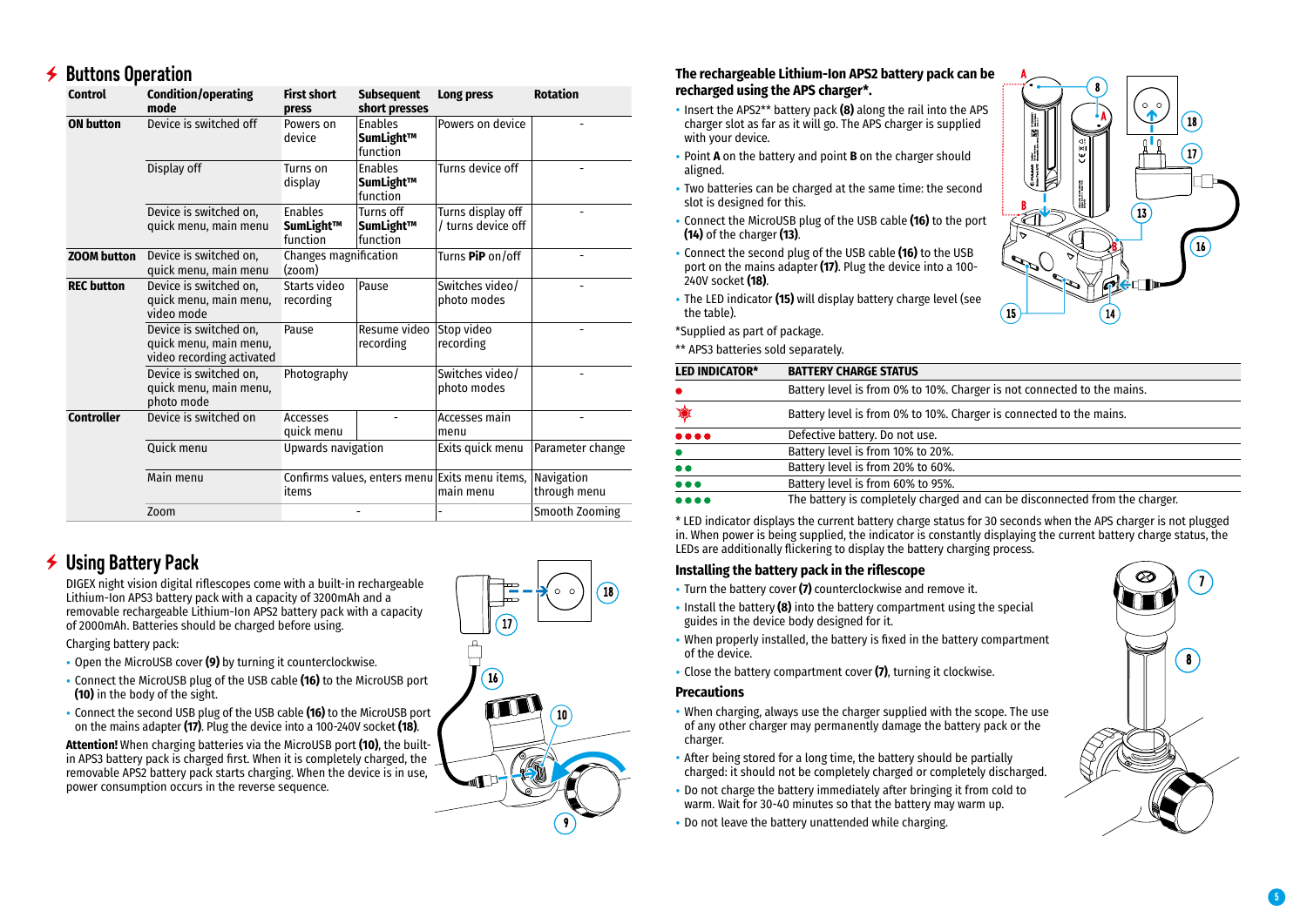- Do not use the charger if it has been modified or damaged.
- The battery should be charged at an air temperature of 0 °C + 45 °C or the lifespan of the battery will decrease significantly.
- Do not leave the charger with the battery connected to the mains for more than 24 hours after it has been completely charged.
- Do not expose the battery to high temperatures or naked flames.
- Do not submerge the battery.
- Do not connect an external device with a current consumption that exceeds permitted levels.
- The battery has short-circuit protection. However, all situations that may cause short-circuiting should be avoided.
- Do not disassemble or deform the battery.
- Do not drop or strike the battery.
- When using the battery at low temperatures, the battery capacity decreases, this is normal and not a defect.
- Do not use the battery at the temperatures above those shown in the table, this may decrease battery life.
- Keep the battery out of the reach of children.

#### **Switching and changing the batteries**

Digex riflescopes are powered by 2 batteries: a built-in APS3 battery pack and a removable APS2 or APS3 battery pack.

- If there are two batteries in the device, two battery icons are displayed in the status  $\rightarrow$  1 bar (1 - built-in battery, 2 - removable battery). The battery from which the device is powered is displayed in blue, with the inactive battery displayed in grey.
- If there is no removable battery in the device, only one blue icon for the internal battery is displayed in the status bar.
- When both batteries are fully charged, the device is powered by the removable battery. If the removable battery level is low, the device will switch to the built-in battery.
- When charging the batteries using the MicroUSB port **(10)**, the built-in battery is charged first. When the builtin battery charge level reaches 100%, the device switches to charging the removable battery. The battery level is displayed in percentages above the icons in the status bar.
- It is possible to replace the removable battery with the device turned off or if turned on when being powered by the built-in battery (the device will continue to work properly).

**Attention!** When removing the removable battery from the device powered by it, the device will reboot and switch to operation from the built-in battery. The device will automatically switch to the removable battery if it has sufficient charge after installation.

## **External Power Supply**

- Power can be supplied from an external source, such as a power bank (5V).
- Connect the external power supply to the MicroUSB port **(10)** of the riflescope.
- The riflescope switches to the external power source, while the built-in APS3 battery pack and the removable APS2/APS3\* battery pack will gradually recharge.
- A rechargeable battery icon  $\mathsf{I} \neq \mathsf{I}$  indicating the percentage of battery life will appear in the status bar.
- When you turn off the external power source, the riflescope switches over to the removable battery without turning off. When there is no removable battery or it has a low power level the device switches to the built-in battery.

**Attention!** Charging Power Bank APS2 / APS3 batteries at air temperatures below 0 ° C can result in reduced battery life. When using external power, connect Power Bank to the switched-on riflescope, which has worked for several minutes.

#### \*Optional.

## **★ Operation**

**Attention!** It is forbidden to point the riflescope lens at intensive energy sources, such as laser radiation emitting devices or the sun. It can damage the riflescopes electronic components. Warranty does not cover damage arising from failure to comply with the operating rules.

#### **Mounting on the weapon**

To ensure accurate shooting the Digex riflescope should be properly mounted on the weapon.

- The riflescope is fixed using mounts purchased separately. Use only high-quality mounts and rings that are designed especially for your weapon. Follow the mounting manufacturer's recommendations on the installation procedure and use the correct tools.
- When mounting the riflescope, adjust its position to enable the correct and comfortable holding of the weapon while maintaining the eye relief (the distance between the riflescope and eye) specified by the technical specifications (see the **[table](#page-2-1)** for technical specifications). Failure to comply may result in injury to the shooter caused by the riflescope eyepiece when shooting.
- It is recommended to install the riflescope as low as possible. However, it should not be in contact with the barrel or receiver.
- In order to avoid pinching the riflescope body, a tightening torque for the screws of the mounting rings must not exceed 2.5Nm. A torque wrench is recommended to control the tightening torque.
- Before using the riflescope for hunting, follow the instructions in the **[Zeroing](#page-6-0)** section.
- It is recommended to use an eyecup while using the riflescope in the dark in reduce light spillage from the eyepiece. Mounting the eyecup on the riflescope eyepiece is enabled using built-in magnets.

#### **IR illuminator**

The riflescope is equipped with a built-in IR illuminator featuring a wavelength of 940nm or 850nm, which provides a significant increase in observation ranges in lowlight conditions and darkness.

#### **Installing Battery Pack in the IR illuminator**

The IR illuminator for the Digex riflescope is powered by an APS2 battery pack.

- To install the battery in the IR illuminator, turn the battery cover **(21)** counterclockwise and remove it.
- Install the battery into the battery compartment **(20)** using the special guides in the IR illuminator body designed for it.

**25**

**19**

**26**

**24**

**23**

**27**

**20**

**22**

- When properly installed, the battery is fixed in the battery compartment **(20)**.
- Close the battery compartment **(19)**, turning the cover clockwise.

#### **Installing the IR illuminator on riflescope**

- Open the mount ring of the IR illuminator **(24).**
- Put the mount on the riflescope body so that the mount half rings encircle the riflescope body.
- Raising the eccentric lever **(26)**, move it to the left. Align the eccentric axis with the groove of the moving half ring. The eccentric lever **(26)** shall take its seat.
- Lock the eccentric lever **(26)** position by lowering it down.
- The IR illuminator mount should be as close as possible to body of the riflescope lens.
- Tighten the screw in the eccentric pin **(25)** using an Allen wrench.
- If the lever loosens during operation, tighten the screw with an Allen key.

**21**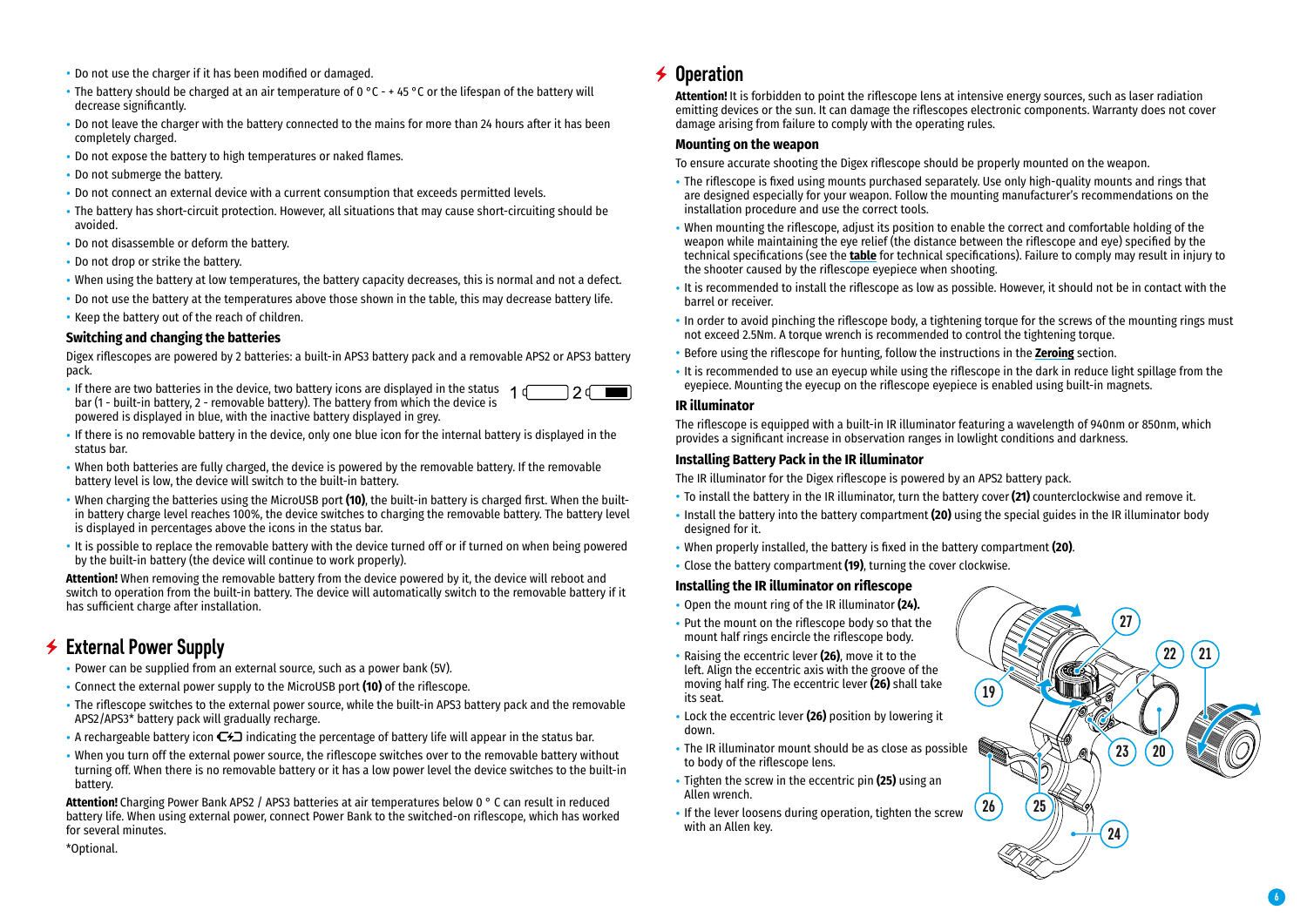#### **Powering on and adjusting the IR illuminator**

Use the IR illuminator to improve the quality of observation in lowlight conditions at night.

- Turn on the IR illuminator by pressing the button **(22)** on the side of the light housing.
- Turn the knob **(27)** of the IR illuminator to control the illuminator power.
- To adjust the IR light position in the riflescopes field of view, loosen the ring **(19)** of the IR illuminator by turning it in the direction of the arrow.
- Adjust the IR illuminator lens using its hinge system to align the IR illumination in the riflescopes field of view. Once adjusted, tighten the IR illuminator ring **(19)**.
- Press the **IR** button **(22)** to turn off the IR illuminator.

The illuminator is equipped with an LED indicator **(23)** making it possible to monitor the battery level. Indication modes are in the table below:

| <b>IR OPERATING MODE</b>                                                                                                               | <b>INDICATOR COLOR</b> |
|----------------------------------------------------------------------------------------------------------------------------------------|------------------------|
| The IR illuminator is on, power supply 3.2-4.2V                                                                                        |                        |
| The IR illuminator is on, power supply less than 3.2V. Approximate operating time before the<br>IR illuminator turns off is 30 minutes |                        |
| The IR illuminator is off                                                                                                              | -                      |

## <span id="page-6-2"></span>**► Powering on and Image Setting**

- Open the lens cap **(12)**.
- Press the **ON** button **(3)** briefly to power the riflescope on.
- Adjust the resolution of the symbols on the display by rotating the diopter adjustment ring of the eyepiece **(2)**.
- Rotate the lens focus ring **(11)** to focus on the object being observed.
- Adjust the brightness, contrast of the display using the controller **(6)** (for more details, see the **[Quick Menu](#page-6-1)  [Functions](#page-6-1)** section).
- After use, turn off the riflescope by long pressing the **ON** button **(3)**.

## <span id="page-6-0"></span>**Zeroing**

The riflescope features two zeroing methods – one shot zeroing and using **Freeze** function. Zeroing is recommended to be done at the temperature close to the riflescope operating temperature.

- Mount the weapon with the riflescope installed on a bench rest.
- Set a target at a certain distance.
- Adjust the riflescope according to the recommendations in **[Powering on and Image Setting](#page-6-2)** section.
- Select a zeroing profile (see **[Zeroing Profile](#page-7-0)** main menu item)
- Point the weapon at the center of the target and shoot.
- If the impact point does not match the aiming point (center of the riflescope's reticle), press and hold down the controller button **(6)** to enter the main menu.
- Rotate the controller ring **(6)** to select the **Zeroing** menu item  $\hat{\nabla}$ . To confirm the selection, briefly press the controller button **(6)**.
- Set the zeroing distance value (see **Zeroing** menu item  $\Rightarrow$  **[Add new distance](#page-8-0)** submenu  $\oplus$  ).
- Confirm the selected zeroing distance value by long pressing the controller button **(6)**.
- The **Zeroing Parameters Settings** additional menu will appear on the screen.



- Cross hairs appear in the center of the display  $\times$  . The X and Y coordinates of the cross hairs are in the upper right corner.
- Rotate the controller ring (6) to select the icon  $\hat{x}$  . Press the controller button (6) briefly.
- Holding the reticle on the point of aim, rotate the controller ring **(6)** to move the cross hairs until the cross hairs match the point of impact. To switch direction from horizontal to vertical, briefly press the controller button **(6)**.

**Attention!** To avoid holding the reticle on the point of aim, you can use the Freeze function – freezing the zeroing screen (refer to **Zeroing** menu item => **Distance** submenu => **Zeroing Parameters Settings** => **[FREEZE](#page-8-1)** submenu  $*$ ).

- To save the new reticle position, press and hold the controller button **(6)**. The reticle is aligned with the point of impact and the submenu  $\overrightarrow{A}$  exits.
- Press and hold the controller button **(6)** again to exit the zeroing settings menu the message "Zeroing coordinates saved" appears, confirming the successful operation.
- Fire a second shot now the point of impact and the aiming point must be matched.

## **Smart Reticle Function\***

When changing the digital magnification of the riflescope, the reticle that appears on the display is scaled, i.e. it will change (increase or decrease) its form proportionally to the magnification, allowing the use of rangefinder reticles at any digital magnification.

\*Only for scalable reticles X51Fi-300, M56Fi, M57Fi

## **Discrete Digital Zoom**

- The riflescope functionality allows you to quickly magnify 2 and 4 times the standard magnification, as well as return back.
- Successively press the **ZOOM (5)** button to change the riflescope magnification.
- While the icon  $\Theta$  is visible on the screen, rotate the controller ring (6) for smooth digital zooming of the specified magnification.

## <span id="page-6-1"></span>**Quick Menu Functions**

The basic settings (adjusting brightness and contrast, smooth digital zoom function, stadiametric rangefinder, current profile and distance information) can be changed using the quick menu.

- Press the controller button **(6)** briefly to enter the quick menu.
- A short press of the controller button **(6)** enables you to switch between functions, as described below.
- **Brightness**  rotate the controller ring **(6)** to change the display brightness value from 00 to 20.
- **Contrast**  $\mathbb{O}$  rotate the controller ring (6) to change the image contrast value from 00 to 20.
- $A100$  T information on the current profile and zeroing distance in this profile (e.g., profile A, zeroing distance of 100 m). This information is always displayed in the status bar. Rotate the controller ring **(6)** to switch between the zeroing distances in the adjusted profile. This function is available if there are two or more distances in the profile.
- **Stadiametric Rangefinder**  rotating the controller ring **(6)**, change the distance between the special mark points to determine the distance to the observed object (for more details on the rangefinder, see the **Stadiametric Rangefinder** section).
- Press and hold the controller button **(6)** to exit the menu or wait 10 seconds to exit automatically.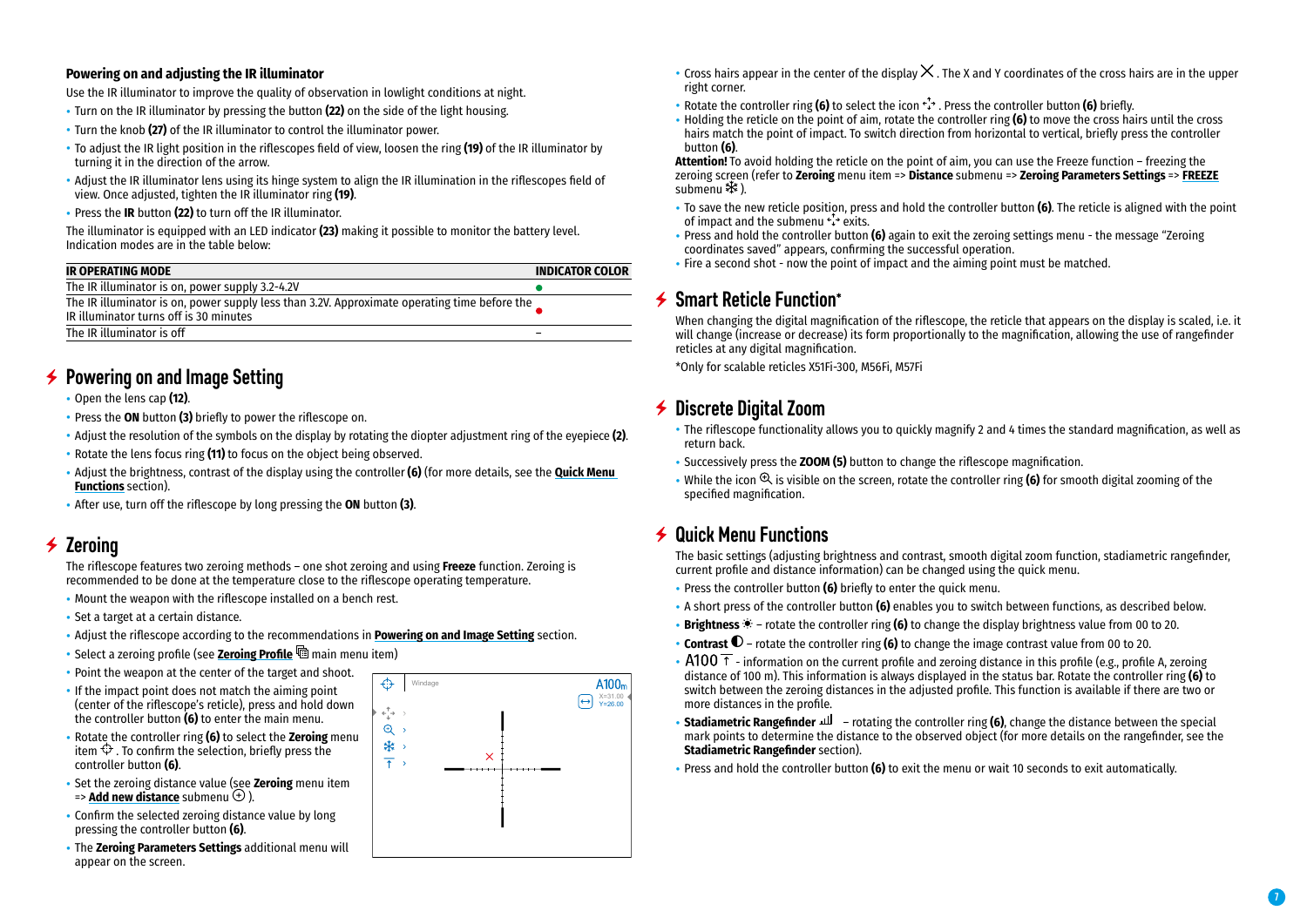## **★ Main Menu Functions**

- Enter the main menu with a long press of the controller button **(6)**.
- To move through the main menu items, rotate the controller ring **(6)**.
- Main menu navigation is cyclical: when the last menu item of the first tab is reached, the first menu item of the second tab comes next.
- Press the controller button **(6)** briefly to open subitems of the main menu.
- Press and hold the controller button **(6)** to exit from a subitem of the main menu.
- Automatic exit from the main menu occurs after 10 seconds of inactivity.
- After exiting the main menu the cursor location ( ▶) is stored only for a single working session (i.e. until the<br>riflescope is turned off). When restarting the riflescope and entering the menu the cursor will be on the menu item.

## **GENERAL VIEW OF MENU**

| Tab 1                                                               | Tab 2                                                  |  |  |
|---------------------------------------------------------------------|--------------------------------------------------------|--|--|
| Zeroing Profile<br>Menu<br><b></b>                                  | Menu<br><b>General Settings</b><br>$\bullet$ $\bullet$ |  |  |
| $\cdots$ A<br>$\widehat{\mathbb{G}}$                                | र्ट्रेंट्रें<br>राज्य<br>$\left\langle \right\rangle$  |  |  |
| 10<br>                                                              | $\overline{\mathcal{Q}}$<br>Off<br>$\cdots$            |  |  |
| $\left\langle \right\rangle$                                        | $((\cdot))$<br>$\bar{\rm{ }}$                          |  |  |
| $\overline{\phantom{0}}$                                            |                                                        |  |  |
| $\left(\begin{matrix} \cdot \end{matrix}\right)$<br>Off<br>$\cdots$ |                                                        |  |  |
| $\widehat{\Phi}$<br>$\bar{\rm{ }}$                                  |                                                        |  |  |
|                                                                     |                                                        |  |  |
|                                                                     |                                                        |  |  |
|                                                                     |                                                        |  |  |
|                                                                     |                                                        |  |  |

#### **Main menu contents and description**

<span id="page-7-0"></span>

| Zeroing Profile        | This main menu item allows you to select one of five profiles (A, B, C, D, E) to use. Each profile |  |  |  |  |
|------------------------|----------------------------------------------------------------------------------------------------|--|--|--|--|
| Ġ                      | includes the following parameters:                                                                 |  |  |  |  |
|                        | • A set of zeroed distances                                                                        |  |  |  |  |
|                        | • Reticle color                                                                                    |  |  |  |  |
|                        | • Reticle type                                                                                     |  |  |  |  |
|                        | Different profiles can be used when using the riflescope on different weapons or when              |  |  |  |  |
|                        |                                                                                                    |  |  |  |  |
|                        | shooting with different ammunition.                                                                |  |  |  |  |
|                        | • Press and hold the controller button (6) to enter the main menu.                                 |  |  |  |  |
|                        | . Rotate the controller ring (6) to select the Zeroing Profile menu item.                          |  |  |  |  |
|                        | • Press the controller button (6) briefly to enter the Zeroing Profile submenu.                    |  |  |  |  |
|                        | • Rotate the controller ring (6) to select one of the zeroing profiles (marked with the letters    |  |  |  |  |
|                        | A, B, C, D, E).                                                                                    |  |  |  |  |
|                        | • Confirm your selection with a short press of the controller button (6).                          |  |  |  |  |
|                        | The name of the selected profile appears in the status bar at the bottom of the display.           |  |  |  |  |
| <b>Icon Brightness</b> | Adjust the brightness level of the icons and screensavers (Pulsar, Display off) on the display.    |  |  |  |  |
| 道:                     | • Press and hold the controller button $(6)$ to enter the main menu.                               |  |  |  |  |
|                        | • Rotate the controller ring (6) to select the Icon Brightness menu item.                          |  |  |  |  |
|                        | • Press the controller button (6) briefly to enter the Icon Brightness submenu.                    |  |  |  |  |
|                        |                                                                                                    |  |  |  |  |
|                        | • Rotate the controller ring $(6)$ to set the desired brightness level (1 to 10).                  |  |  |  |  |
|                        | • Press the controller button (6) briefly to confirm the selection.                                |  |  |  |  |
| Reticle Setup          | This main menu item allows you to select the reticle shape, color and brightness.                  |  |  |  |  |
|                        | • Press and hold the controller button $(6)$ to enter the main menu.                               |  |  |  |  |
| T                      | • Rotate the controller ring $(6)$ to select the <b>Reticle Setup</b> menu item.                   |  |  |  |  |
|                        | • Press the controller button (6) briefly to enter the Reticle Setup submenu.                      |  |  |  |  |
| <b>Reticle</b>         | Selection of the aiming reticle shape.                                                             |  |  |  |  |
| <b>Type</b>            | . Rotate the controller ring (6) to select the Reticle Type submenu.                               |  |  |  |  |
|                        | • Press the controller button (6) briefly to enter the Reticle Type submenu.                       |  |  |  |  |
| -는                     | • Rotate the controller ring (6) to select the desired aiming reticle shape from the list that     |  |  |  |  |
|                        | appears. The reticle type changes as the cursor goes down the reticle list.                        |  |  |  |  |
|                        | • Press the controller button (6) briefly to confirm the selection.                                |  |  |  |  |
|                        | Selection of reticle color.                                                                        |  |  |  |  |
| <b>Reticle</b>         |                                                                                                    |  |  |  |  |
| <b>Color</b>           | • Rotate the controller ring (6) to select the Reticle Color submenu.                              |  |  |  |  |
| रं:े                   | • Press the controller button (6) briefly to enter the Reticle Color submenu.                      |  |  |  |  |
|                        | • Rotate the controller ring $(6)$ to select one of the color options for the reticle:             |  |  |  |  |
|                        | – Black/Red                                                                                        |  |  |  |  |
|                        | – White/Red                                                                                        |  |  |  |  |
|                        | – Black/Green                                                                                      |  |  |  |  |
|                        | – White/Green                                                                                      |  |  |  |  |
|                        | – Red                                                                                              |  |  |  |  |
|                        | – Green                                                                                            |  |  |  |  |
|                        | – Yellow                                                                                           |  |  |  |  |
|                        | – Blue                                                                                             |  |  |  |  |
|                        | – Orange                                                                                           |  |  |  |  |
|                        | • Press the controller button (6) briefly to confirm the selection.                                |  |  |  |  |
| <b>Reticle</b>         |                                                                                                    |  |  |  |  |
|                        | Adjust the brightness level of the aiming reticle.                                                 |  |  |  |  |
| <b>Brightness</b>      | • Rotate the controller ring (6) to select the Reticle Brightness submenu.                         |  |  |  |  |
|                        | . Press the controller button (6) briefly to enter the Reticle Brightness submenu.                 |  |  |  |  |
|                        | • Rotate the controller ring $(6)$ to set the desired brightness level (1 to 10).                  |  |  |  |  |
|                        | • Press the controller button $(6)$ briefly to confirm the selection.                              |  |  |  |  |

**8**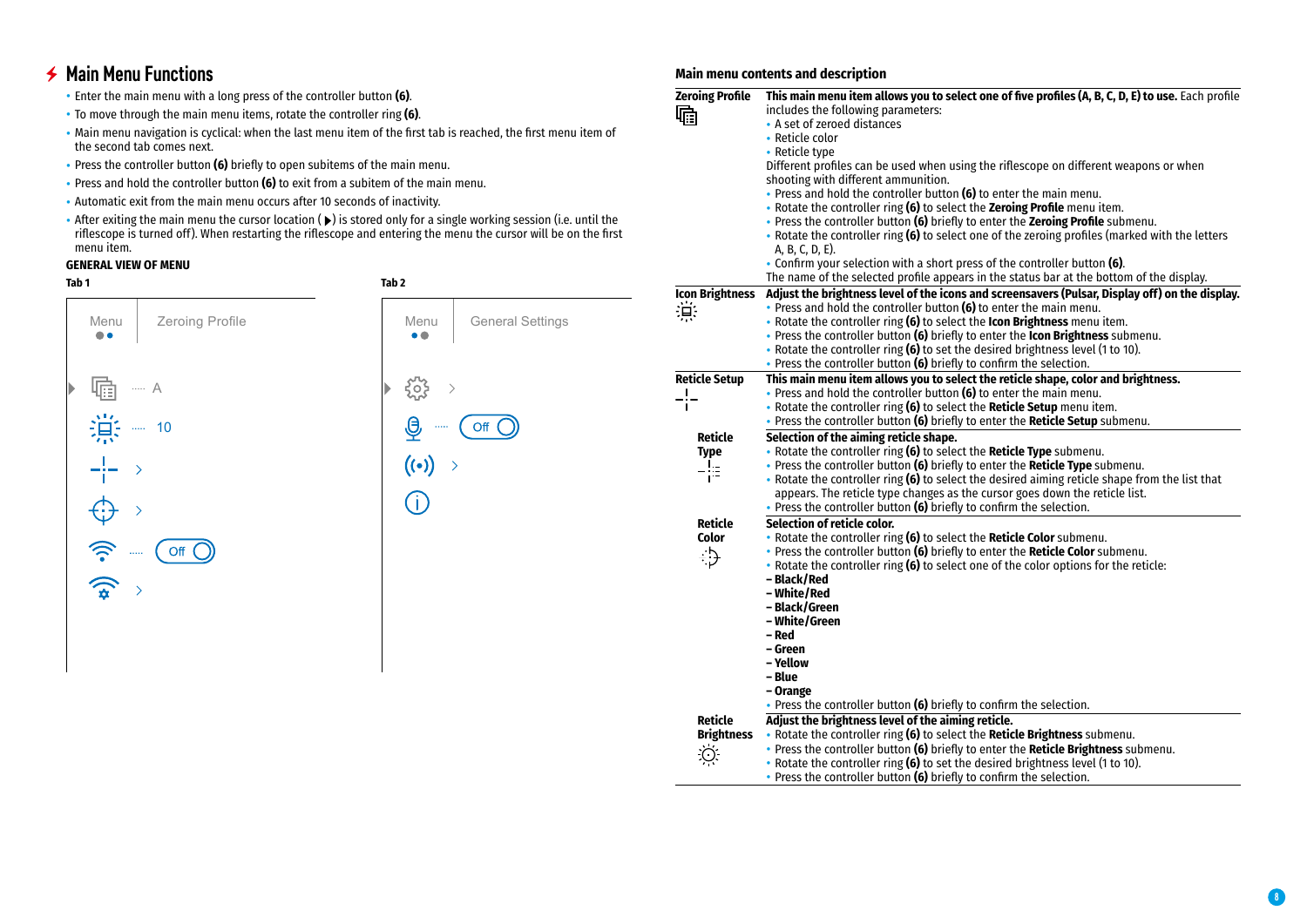<span id="page-8-1"></span><span id="page-8-0"></span>

| Zeroing                                                |                                                                                                                                                                                                                                                                                                                                                                                                                                                    | To zero your riflescope, you need to set a zeroing distance first in the range of 1 to 910 m (995                                                                                                                                                    |  |  |  |  |
|--------------------------------------------------------|----------------------------------------------------------------------------------------------------------------------------------------------------------------------------------------------------------------------------------------------------------------------------------------------------------------------------------------------------------------------------------------------------------------------------------------------------|------------------------------------------------------------------------------------------------------------------------------------------------------------------------------------------------------------------------------------------------------|--|--|--|--|
| <b>Add new</b><br>distance                             | yards).<br>• Press and hold the controller button $(6)$ to enter the main menu.<br>• Rotate the controller ring to select menu item $\Leftrightarrow$ and enter by briefly pressing the<br>controller button.                                                                                                                                                                                                                                      |                                                                                                                                                                                                                                                      |  |  |  |  |
| $^{(+)}$                                               | • Press the controller button (6) briefly to enter the Add New Distance submenu.<br>• Rotate the controller ring to select a value for each distance category. Press the controller<br>button (6) briefly to switch between digits.<br>• Having set the desired distance, press and hold the controller button to save it.<br>• The distance you set first becomes a primary distance - shown with icon >04 on the right of<br>the distance value. |                                                                                                                                                                                                                                                      |  |  |  |  |
|                                                        |                                                                                                                                                                                                                                                                                                                                                                                                                                                    | Note: Maximum number of zeroing distances for each profile is ten.                                                                                                                                                                                   |  |  |  |  |
| <b>Operating</b><br>the<br>distances                   |                                                                                                                                                                                                                                                                                                                                                                                                                                                    | • Press and hold the controller button $(6)$ to enter the main menu.<br>• Rotate the controller ring (6) to select the Zeroing menu item $\oplus$ and enter by briefly<br>pressing the controller button $(6)$ – the zeroed distances are displayed. |  |  |  |  |
|                                                        |                                                                                                                                                                                                                                                                                                                                                                                                                                                    | . The values (e.g., +7.0) shown on the right of the distance values stands for the number of<br>clicks along the Y axis that the reticle position at other distances differs from the reticle<br>position of the primary distance.                   |  |  |  |  |
| <b>Zeroing</b><br><b>Parameters</b><br><b>Settings</b> |                                                                                                                                                                                                                                                                                                                                                                                                                                                    | • To zero at any distance again, rotate the controller ring (6) to select the required distance<br>and briefly press the controller button (6).<br>• Enter the Zeroing Parameters Settings submenu $-\frac{1}{1}$ by briefly pressing the controller |  |  |  |  |
| $\frac{1}{1}$                                          | button (6)                                                                                                                                                                                                                                                                                                                                                                                                                                         |                                                                                                                                                                                                                                                      |  |  |  |  |
|                                                        |                                                                                                                                                                                                                                                                                                                                                                                                                                                    | · The zeroing screen, allowing changes of zeroing coordinates, will appear.                                                                                                                                                                          |  |  |  |  |
|                                                        | The <b>Windage/Elevation</b> additional menu item allows you to adjust the reticle<br>Windage/<br>position. For a detailed description of reticle adjustments, refer to the Zeroing<br>Elevation<br>$\leftarrow_{\perp}^{\uparrow}$<br>section.                                                                                                                                                                                                    |                                                                                                                                                                                                                                                      |  |  |  |  |
|                                                        |                                                                                                                                                                                                                                                                                                                                                                                                                                                    | Magnification Magnification allows you to magnify the digital zoom of the riflescope when                                                                                                                                                            |  |  |  |  |
|                                                        | $\mathop{\mathrm{\mathsf{t}}}$                                                                                                                                                                                                                                                                                                                                                                                                                     | zeroing, reducing click value. It improves the zeroing accuracy.<br>• Rotate the controller ring (6) to select the Magnification submenu item and<br>enter by briefly pressing the controller button.                                                |  |  |  |  |
|                                                        |                                                                                                                                                                                                                                                                                                                                                                                                                                                    | • Rotate the controller ring $(6)$ to select a digital magnification value of the<br>riflescope (e.g., x8).<br>• Press the controller button (6) briefly to confirm your selection.                                                                  |  |  |  |  |
|                                                        |                                                                                                                                                                                                                                                                                                                                                                                                                                                    | The click value when using the Magnification function is indicated in the table<br>of technical specifications.                                                                                                                                      |  |  |  |  |
|                                                        | <b>FREEZE</b>                                                                                                                                                                                                                                                                                                                                                                                                                                      | The feature of the function is that there is no need to constantly keep the                                                                                                                                                                          |  |  |  |  |
|                                                        | ⋇                                                                                                                                                                                                                                                                                                                                                                                                                                                  | riflescope at the point of aiming.                                                                                                                                                                                                                   |  |  |  |  |
|                                                        |                                                                                                                                                                                                                                                                                                                                                                                                                                                    | • Rotate the controller ring (6) to move the cursor to the Freeze function.<br>. Align the reticle with the point of aiming and press the controller (6) or ON                                                                                       |  |  |  |  |
|                                                        |                                                                                                                                                                                                                                                                                                                                                                                                                                                    | (3) button. A screenshot will be taken, an icon * will appear.                                                                                                                                                                                       |  |  |  |  |
|                                                        |                                                                                                                                                                                                                                                                                                                                                                                                                                                    | • Go to the additional <b>Windage/Elevation</b> submenu and adjust the position of                                                                                                                                                                   |  |  |  |  |
|                                                        |                                                                                                                                                                                                                                                                                                                                                                                                                                                    | the reticle (see the <b>Zeroing</b> section).                                                                                                                                                                                                        |  |  |  |  |
|                                                        | • Select the <b>Freeze</b> submenu item again and briefly press the controller (6) or<br>ON (3) button - the image will "unfreeze".                                                                                                                                                                                                                                                                                                                |                                                                                                                                                                                                                                                      |  |  |  |  |
|                                                        | • Rotate the controller ring (6) to select the Name Distance submenu item and<br><b>Name</b>                                                                                                                                                                                                                                                                                                                                                       |                                                                                                                                                                                                                                                      |  |  |  |  |
| <b>Distance</b>                                        |                                                                                                                                                                                                                                                                                                                                                                                                                                                    | enter it by briefly pressing the controller button.                                                                                                                                                                                                  |  |  |  |  |
|                                                        |                                                                                                                                                                                                                                                                                                                                                                                                                                                    | • Rotate the controller ring (6) to select a value for each digit. Press the                                                                                                                                                                         |  |  |  |  |
|                                                        |                                                                                                                                                                                                                                                                                                                                                                                                                                                    | controller button (6) briefly to switch between digits.                                                                                                                                                                                              |  |  |  |  |
|                                                        |                                                                                                                                                                                                                                                                                                                                                                                                                                                    | • Press and hold the controller button (6) to confirm the selection.                                                                                                                                                                                 |  |  |  |  |

<span id="page-8-3"></span><span id="page-8-2"></span>

| <b>Zeroing</b>                   | • Select a non-primary distance and enter the submenu for operating the distances with a                                               |
|----------------------------------|----------------------------------------------------------------------------------------------------------------------------------------|
| ↔                                | brief press of the controller button (6).<br>• Select item Change Primary Distance.                                                    |
| Change                           | • Press the controller button (6) briefly.                                                                                             |
| Primary                          | Icon ▶ 0 ◀ next to the selected distance confirms the change of primary distance.                                                      |
| <b>Distance</b>                  | The differences of other distances from a new standard distance along the Y axis are                                                   |
| ▶0∢                              | recalculated as per clicks.                                                                                                            |
| <b>Delete</b>                    | • Select the distance you wish to delete and enter the submenu for operating the distances                                             |
| <b>Distance</b>                  | with a brief press of the controller button.                                                                                           |
| णि                               | • Select Delete Distance item.                                                                                                         |
|                                  | • Select Yes in the dialog box that appears to delete a distance. No $-$ to cancel deletion.                                           |
|                                  | <b>Attention!</b> If the primary distance is deleted, the first distance on the list automatically                                     |
|                                  | becomes the new primary distance.                                                                                                      |
| <b>Wi-Fi Activation</b>          | • Press and hold the controller button (6) to enter the main menu.                                                                     |
|                                  | . Rotate the controller ring (6) to select the Wi-Fi Activation menu item.                                                             |
|                                  | . To turn Wi-Fi on or off, briefly press the controller button (6).                                                                    |
| Wi-Fi Settings                   | This item enables you to set up your riflescope for operation in a Wi-Fi network.                                                      |
| $\widehat{\boldsymbol{\hat{u}}}$ | This item enables you to set a password to access the riflescope from an external device. The                                          |
| Password                         | password is used to connect an external device (i.e. smartphone) to the riflescope.                                                    |
| Setup                            | • Press the controller button (6) to enter the Password Setup submenu.<br>• The default password (12345678) will appear on the screen. |
|                                  | • Rotate the controller ring (6) to set the desired password. Press the controller button (6) to                                       |
| PAS                              | toggle through the digits.                                                                                                             |
|                                  | • Press and hold the controller button (6) to save the password and exit from the submenu.                                             |
| <b>Access</b>                    | This submenu allows you to configure the appropriate level of access to your device made                                               |
| Level                            | available to the Stream Vision application.                                                                                            |
| <b>Setup</b>                     | <b>Owner Level. A Stream Vision</b> user has full access to all the device's functions.                                                |
| $\tilde{A}^{\circ}$              | <b>Guest Level. A Stream Vision</b> user can only view video footage from the device in real time.                                     |
|                                  | • Press and hold the controller button $(6)$ to enter the main menu.                                                                   |
|                                  | • Press the controller button $(6)$ briefly to enter the submenu.                                                                      |
|                                  | • Rotate the controller ring (6) to select the access level.                                                                           |
|                                  | • Press and hold the controller button (6) to confirm your selection and exit from the                                                 |
|                                  | submenu.                                                                                                                               |
|                                  | General Settings This menu item allows you to configure the following settings:                                                        |
| ပ္လာ့နဲ                          | • Press the controller button (6) briefly to enter the Language submenu.                                                               |
|                                  | • Rotate the controller ring (6) to select one of the available interface languages: English,                                          |
| Language                         | German, Spanish, French, Italian or Russian.                                                                                           |
| ₩                                | • Confirm your selection with a short press of the controller button (6).                                                              |
|                                  | • Press and hold the controller button (6) to save your selection and exit from the submenu.                                           |
| <b>Date</b>                      | • Press the controller button (6) briefly to enter the Date submenu. The date is displayed in                                          |
|                                  | dd/mm/yyyy format.                                                                                                                     |
| Ei                               | • Rotate the controller ring (6) to select the desired year, month and date. Press the controller                                      |
|                                  | button (6) briefly to switch between digits.                                                                                           |
|                                  | • Press and hold the controller button (6) to save your selected date and exit from the                                                |
|                                  | submenu.                                                                                                                               |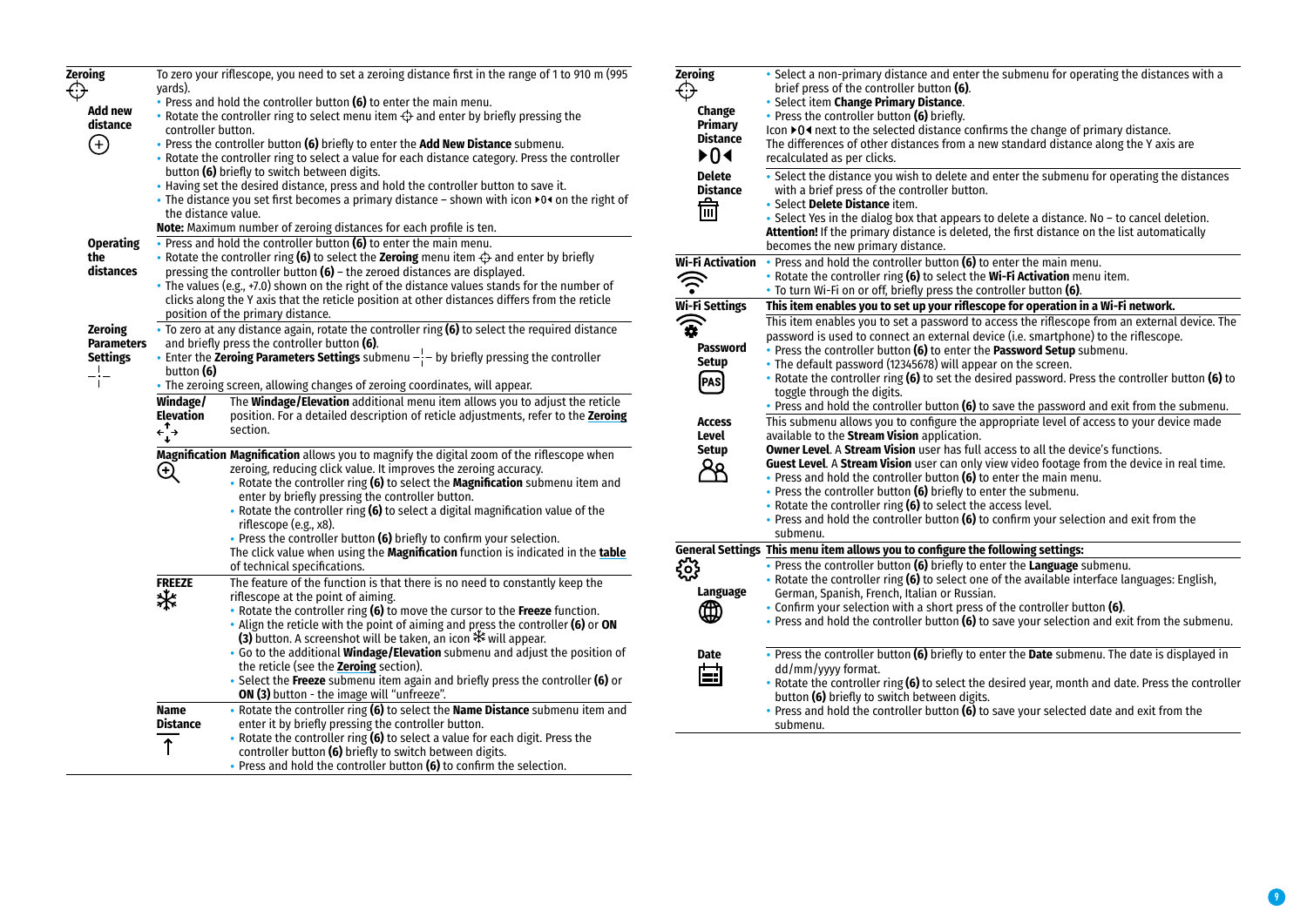<span id="page-9-1"></span><span id="page-9-0"></span>

|                   | General Settings • Press the controller button (6) briefly to enter the Time submenu.                             | Accelerometer            | This menu item includes two subitems - <b>Auto Shutdown</b> and <b>Side Incline</b> .                       |
|-------------------|-------------------------------------------------------------------------------------------------------------------|--------------------------|-------------------------------------------------------------------------------------------------------------|
| <b>दुर्दुरे</b>   | • Rotate the controller ring (6) to select the time format - 24 or AM/PM.                                         | ((•))                    |                                                                                                             |
|                   | • Press the controller button (6) to proceed to the hour setting.                                                 |                          |                                                                                                             |
| Time              | . Rotate the controller ring (6) to select the hour value.                                                        | Auto                     | This item allows you to activate the auto power off function for when the riflescope is in a                |
| $\bigoplus$       | • Press the controller button (6) to proceed to the minute setting.                                               | Shutdown                 | non-operating position (tilt up/down angle exceeding 70°, tilt right/left angle exceeding 30°).             |
|                   | • Rotate the controller ring (6) to select the minutes value.                                                     |                          | • Press and hold the controller button (6) to enter the main menu.                                          |
|                   | . Press and hold the controller button (6) to save your selected time and exit from the submenu.                  | $(\mathsf{I})$           | • Rotate the controller ring (6) to select the Accelerometer submenu, confirm the selection                 |
| <b>Units of</b>   | . Press the controller button (6) briefly to enter the Units of Measure submenu.                                  |                          | by briefly pressing the controller (6).                                                                     |
| <b>Measure</b>    | . Rotate the controller ring (6) to select the unit of measurement - meters or yards, press the                   |                          | . Rotate the controller ring (6) to select Auto Shutdown.                                                   |
|                   | controller button (6).                                                                                            |                          | • Press the controller button (6) briefly to enter the submenu.                                             |
| $\boxtimes$       | • Return to submenu will happen automatically.                                                                    |                          | Rotate the controller ring (6) to select the time period (1 min, 3 min, 5 min) after which                  |
|                   |                                                                                                                   |                          | the riflescope will automatically shut down, or select "Off" if you wish to deactivate Auto                 |
| Default           | . Press the controller button (6) briefly to enter the Default Setting submenu.                                   |                          | Shutdown.                                                                                                   |
| <b>Settings</b>   | . Rotate the controller ring (6) to select Yes for factory reset or No to cancel the action.                      |                          | . Confirm your selection with a short press of the controller button (6).                                   |
|                   | • Confirm your selection with a short press of the controller button (6).                                         |                          | Note: If the Auto Shutdown function is activated, the status bar shows an icon and the                      |
| $\bigcirc$        | . If Yes is selected, display will show "Return default settings?" and Yes and No options.                        |                          | selected shutdown time period as $\circlearrowright$ 1 min.                                                 |
|                   | Select Yes to factory reset.                                                                                      |                          | Side Incline This item allows you to turn on/off the indication of horizontal (side) incline of the weapon. |
|                   | . If No option is selected: restore default settings is canceled and it will return to the                        |                          |                                                                                                             |
|                   | submenu.                                                                                                          | $\rightarrow \leftarrow$ | Side incline is indicated by "sector" arrows to the right and left of the reticle. Arrows show              |
|                   | . The following settings will be returned to their defaults before being changed by the user:                     |                          | the direction in which you should move your rifle to eliminate incline.                                     |
|                   | Operating Mode - Video                                                                                            |                          | There are three levels of incline:                                                                          |
|                   | Interface language - English                                                                                      |                          | $-5^{\circ}$ -10 $^{\circ}$ - one sector arrow;<br>҉                                                        |
|                   | Wi-Fi - Off (default password)                                                                                    |                          | - 10°-20 ° – two sector arrow;                                                                              |
|                   | Magnification - initial value                                                                                     |                          | - Over 20° - three sector arrow (see figure).<br>《                                                          |
|                   | $PIP - Off$                                                                                                       |                          | A side incline of less than 5° is not displayed.                                                            |
|                   | Unit of Measurement - Metric                                                                                      |                          | • Press and hold the controller button (6) to enter the main menu.                                          |
|                   | Weapon Incline - Off                                                                                              |                          | . Rotate the controller ring to select the <b>Accelerometer</b> menu item.                                  |
|                   | Zeroing Profile - A                                                                                               |                          | . Press the controller button (6) briefly to enter the Accelerometer submenu.                               |
|                   | Reticle selection from the riflescope's memory - 1                                                                |                          | . Rotate the controller ring to select Side Incline.                                                        |
|                   | Attention! After factory reset the date and time as well as the zeroing profiles data entered                     |                          | . To turn Side Incline on or off, briefly press the controller button (6).                                  |
|                   | by the user is saved.                                                                                             | <b>Device</b>            | • Press and hold the controller button (6) to enter the main menu.                                          |
|                   | This function enables formatting the memory card (delete all files).                                              | <b>Information</b>       | . Rotate the controller ring (6) to select the Device Information menu item.                                |
| Format            |                                                                                                                   | $\bigcirc$               | . Press the controller button (6) briefly to enter the Device Information submenu.                          |
| 疊                 | • Press the controller button (6) briefly to enter the Format submenu.                                            |                          | This item allows the user to view the following information about the riflescope:                           |
|                   | • Rotate the controller ring (6) to select Yes to format the device's memory card, or No to<br>cancel the action. |                          | - Full name of the riflescope.                                                                              |
|                   | • Confirm your selection with a short press of the controller button (6).                                         |                          | - SKU number.                                                                                               |
|                   | . If Yes is selected, display will show "Return default settings?" and "Yes" and "No" options.                    |                          | - Serial number of the riflescope.                                                                          |
|                   |                                                                                                                   |                          | - Riflescope software version.                                                                              |
|                   | Select "Yes" to format the memory card.                                                                           |                          | - Hardware version.                                                                                         |
|                   | If "No" is selected, formatting is cancelled and it will return to the submenu.                                   |                          | - Service information.                                                                                      |
| <b>Microphone</b> | This item allows you to enable (or disable) the microphone for recording sound during video                       |                          | - Battery information.                                                                                      |
| මි                | recording.                                                                                                        |                          |                                                                                                             |
|                   | . Press and hold the controller button (6) to enter the main menu.                                                |                          |                                                                                                             |
|                   | . Rotate the controller ring (6) to select the Microphone menu item.                                              |                          |                                                                                                             |
|                   | . To turn the microphone on or off, briefly press the controller button (6).                                      |                          |                                                                                                             |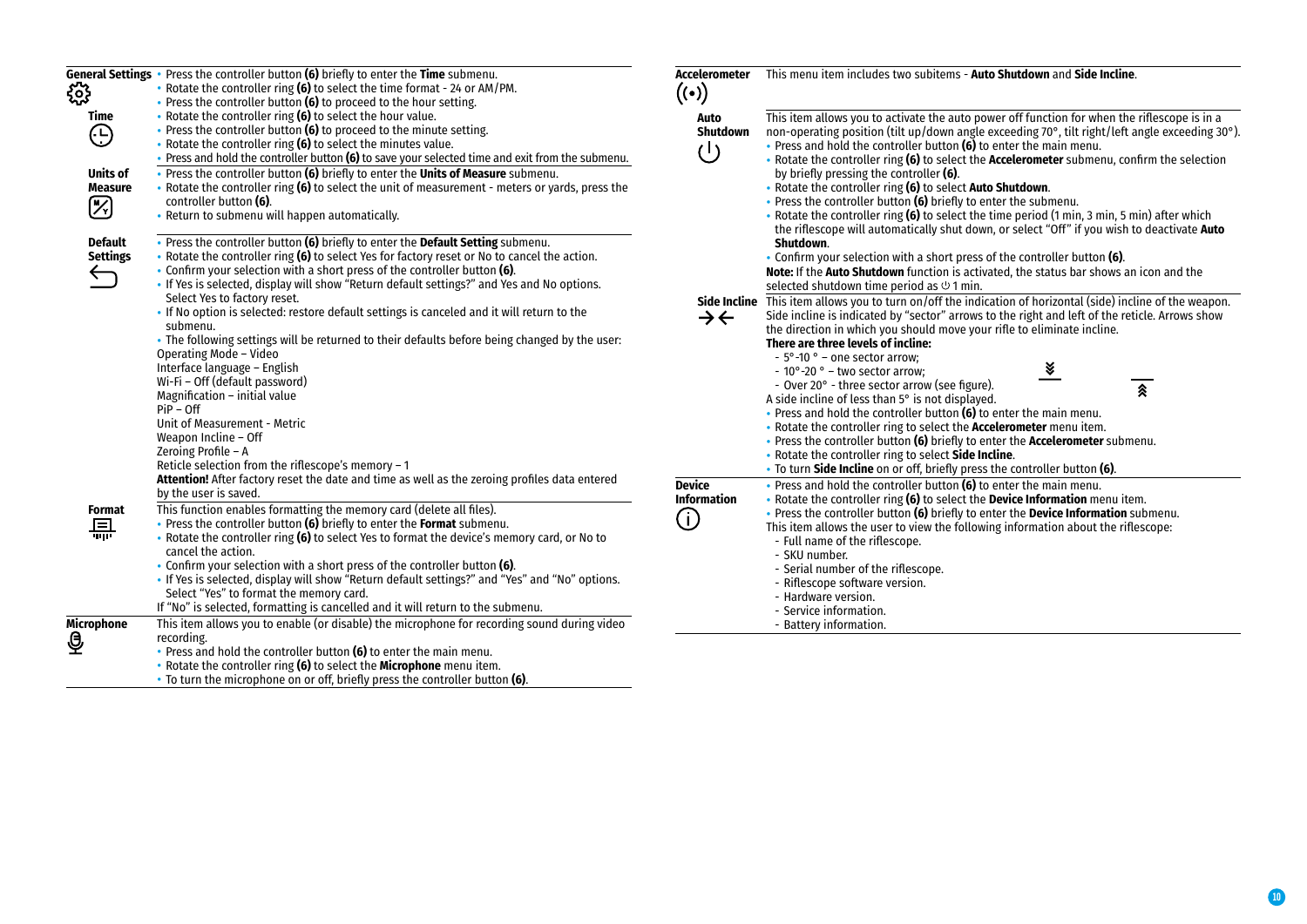## $≤$  **Status Bar**

#### 4.0x  $\otimes$   $\approx$  (b) 5 min 04:37  $\mathbf{z}$

The status bar is at the bottom of the display and shows information on the actual operating status of the riflescope, including:

• Actual zeroing profile (e.g., A).

 $\Delta$  T 100m

- Zeroing distance (e.g., 100 m).
- **SumLight™** (on/off).
- Current full magnification.
- Microphone (on or off).
- Wi-Fi connection.
- **Auto Shutdown** function (e.g., 5 minutes).
- Clock.
- Battery discharge level (when riflescope is powered by a built-in or removable battery), or
- External battery power indicator (if the riflescope is powered by an external power supply), or
- Battery indicator with current percentage of charge (when charging from an external power source).

## **Video Recording and Photography**

The riflescope is equipped with a video recording (photography) function where the observed image is saved on the built-in memory card.

Before using the photo and video functions, read the **[Time Setting](#page-9-0)** and **[Date Setting](#page-8-2)** subsections of the **Main Menu Functions** section of this manual.

Built-in recorder operates in two modes:

**Photo** (photography; the icon  $\circledcirc$  is displayed in the upper left corner of the display).

**Video** (video recording; the icon  $UT$  is displayed in the upper right corner of the display, the total remaining recording time is given taking into account the current resolution in the HH:MM format (hours:minutes). When switched on, the riflescope is in the **Video** mode. Toggle (switch) between the riflescope operating modes with a long press of the **REC (4)** button. Switching between the modes is cyclical (Video–> Photo–> Video).

#### **Photo Mode. Photographing an image.**

- Switch to **Photo** mode.
- Press the **REC** button **(4)** briefly to take a photo. The image freezes for 0.5 sec a photo is saved to the internal memory.

#### **Video Mode. Recording a video.**

- Switch to the **Video** mode with a long press of the **REC (4)** button.
- Press the **REC (4)** button briefly to start video recording.
- When the video recording starts, the icon  $UT$  will disappear and the **REC** icon as well as the video recording timer displayed in MM:SS (minutes:seconds) format will appear.
- Pause/continue recording by briefly pressing the **REC** button **(4)**.
- Press and hold the **REC (4)** button to stop and save video recording. Stopping/saving also occurs in the following cases:
- by powering the riflescope off;
- when the memory card is overfilled during recording ("Memory Full" message appears on the display);
- when connecting the riflescope to a computer in **Memory Card** mode.

#### **Notes:**

- You can enter and navigate the menu during video recording.
- Recorded videos and photos are saved to the built-in memory card of the riflescope in the format img\_xxx. jpg (for photos); video\_xxx. mp4 (for video) where xxx is a three-digit counter (for videos and photos).
- The maximum duration of a recorded video file is five minutes. After this time expires, the video is recorded to a new file. The number of recorded files is limited by the capacity of the unit's internal memory.
- Regularly check free memory within the built-in memory card and move the footage to other storage media to free up the memory card space.

#### **Wi-Fi Function**

The riflescope has a function enabling wireless communication with mobile devices (smartphone or tablet) via Wi-Fi.

- To enable the wireless module, enter the main menu by long pressing the controller button **(6)**.
- Rotate the controller ring **(6)** to select the **Wi-Fi Activation** menu item.
- Press the controller button **(6)** briefly to turn the Wi-Fi module on/off.

Wi-Fi is displayed in the status bar as follows:

| Wi-Fi is switched off                                                                |       |
|--------------------------------------------------------------------------------------|-------|
| Wi-Fi is switched on by the user, Wi-Fi connection in the riflescope is in progress. | . - ೯ |
| Wi-Fi is switched on, there is no connection to the riflescope                       | Ч?    |
| Wi-Fi is switched on, there is connection to the riflescope                          | ◀⊔    |

- The riflescope is recognized by an external device under the name Digex\_XXXX, where XXXX are the four last digits of the serial number.
- After entering the password (default: 12345678) on a mobile (see **[Wi-Fi Settings](#page-8-3)** section of the **Main Menu Functions** section of this manual for more information on setting a password) and setting up a connection, the icon  $\widehat{\mathcal{F}}$  in the riflescope status bar changes to  $\Psi$ .
- Launch **Stream Vision** application on your mobile device (see page **[12](#page-11-0)** of the manual).
- Video broadcasting on a mobile screen starts after the viewfinder button on the mobile screen is activated.

#### **Stadiametric Rangefinder**

Digex night vision digital riflescope is equipped with a stadiametric rangefinder, allowing you to determine the approximate distance to an object if its size is known.

- To select the **Stadiametric Rangefinder** function, enter the quick menu by briefly pressing the controller button **(6)**.
- Press the controller button **(6)** briefly to select the icon .
- The display will show the lines for measurements, the icons and numbers of the measured distance for three objects.

There are three predefined values for objects:

Hare – 0.3 m high

Boar – 0.7 m high

Deer – 1.7 m high

• Place the bottom fixed line under the object and rotating the controller ring **(6)**, move the upper line relative to the lower horizontal fixed line so that the object is located directly between the lines. The objects range is automatically recalculated as the line is moved.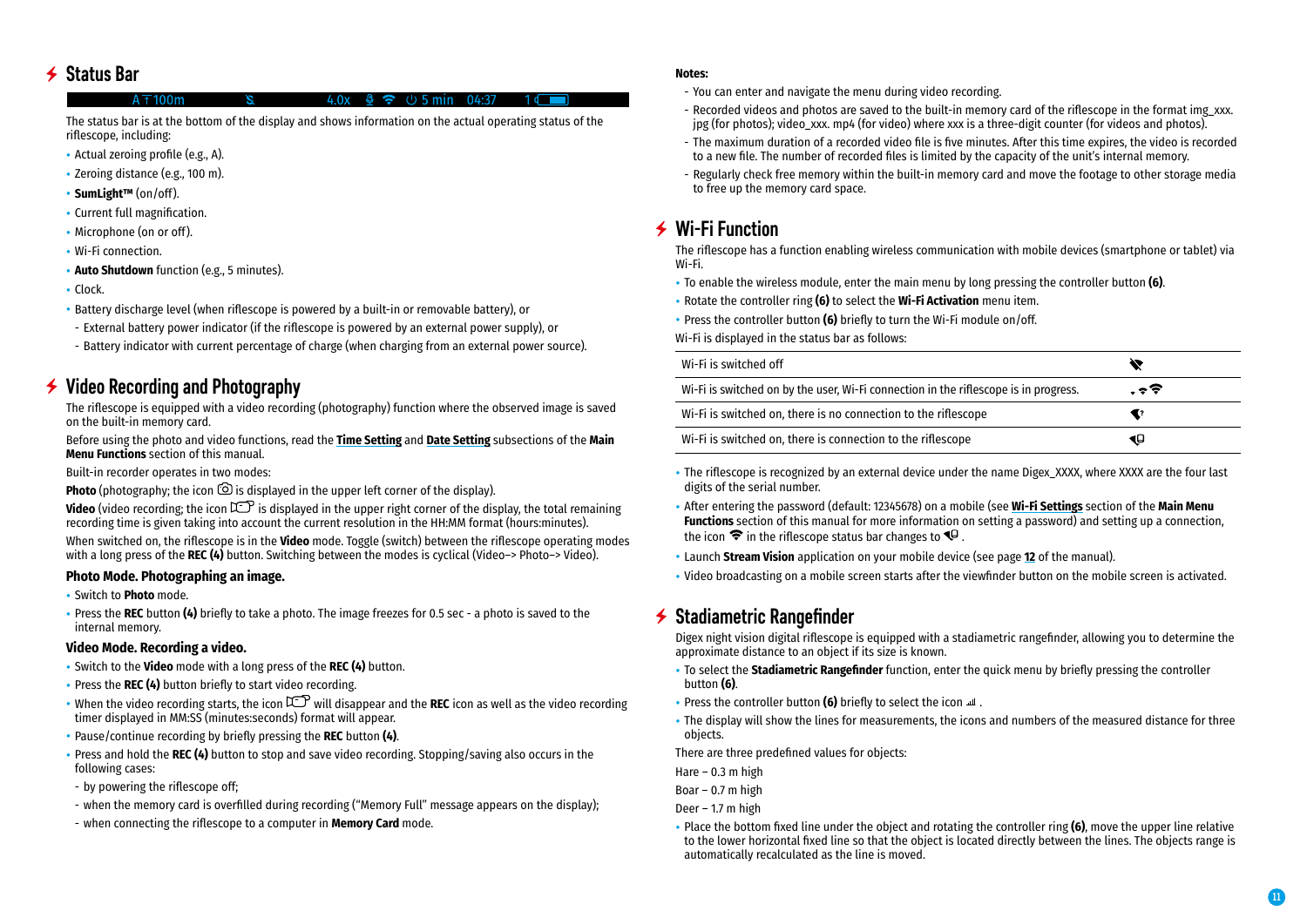- The system will exit from the **Stadiametric Rangefinder**  function automatically if there is no measurement within 10 seconds.
- To select a unit of measurement (meters or yards), go to the **General Settings** menu item => **[Units of Measure](#page-9-1)** submenu in the main menu.
- The measured range value is rounded off before being displayed – for large range values up to 5 m, for shorter range – up to 1 m.
- To exit the rangefinder mode, briefly press the controller button **(6)** or wait 10 seconds to exit automatically.

#### **Display Off Function**  $\bigstar$

When this function is in use, the riflescope switches to the standby mode, which allows it to be switched on quickly if necessary.

Options for operating with the **Display Off** function

- **Option 1.** Riflescope off. It is necessary to power the riflescope on and activate **Display Off** function.
- Press the **ON** button **(3)** briefly to power the riflescope on.
- Activate **Display Off** function: press and hold the **ON** button **(3)**. "Display Off" message with a countdown will appear on the screen.
- Release the **ON (3)** button.
- Press the **ON (3)** button briefly to deactivate the **Display Off** function (to activate the display).

**Option 2. Display Off** function is activated; the riflescope should be switched off.

- Press and hold the **ON (3)** button. Display Off message with 3, 2, 1 countdown will appear on the screen.
- Hold **ON (3)** button until the riflescope turns off (the riflescope turns off after countdown runs out).

## **PiP Function**

The **PiP** function (Picture-in-Picture) allows you to see both a magnified image in a special window and the main image.

- Press and hold the **ZOOM** button **(5)** to turn on/off the **PiP**  function.
- To change digital magnification in the **PiP** window, rotate the controller ring (6), while the icon  $\mathbb Q$  is visible on the screen.
- The magnified image is displayed in a special window, with the full magnification being used.
- The rest of the image is displayed only with the optical magnification (digital magnification is off).
- When **PiP** is turned off the main image will retain the magnification set for the **PiP** window.



<span id="page-11-0"></span>

Digex night vision digital riflescopes support **Stream Vision** technology, which allows you to stream an image from the display of your riflescope to a smartphone or a tablet PC via Wi-Fi in real time.

You can find detailed instructions on **Stream Vision** in the separate brochure or at the website **[www.pulsar-vision.com](http://www.pulsar-vision.com)**.

**Note**: the **Stream Vision** application allows you to update the firmware features of your **Pulsar** device.

#### **How to update instructions are as below:**

**1.** Download free of charge **Stream Vision** App on **[Google Play](https://play.google.com/store/apps/details?id=com.yukon.app)** or **[App Store](https://apps.apple.com/us/app/stream-vision/id1069593770)**. Scan the QR codes or follow the links to download **Stream Vision** free of charge:



- **2.** Connect your **Pulsar** device to your mobile device (smartphone or tablet).
- **3.** Launch **Stream Vision** and go to section **My Devices**.
- **4.** Select your **Pulsar** device and press **Check Updates**.

#### **Important:**

- if your **Pulsar** device is connected to the phone, please turn on mobile data (GPRS/3G/4G) on your mobile device to download an update;
- if your **Pulsar** device is not connected to your phone, but it's already in the **My Devices** section, you may use Wi-Fi to download an update.
- **5.** Wait for the update to download and install. **Pulsar** device will reboot and will be ready to operate.

## **USB connection**

- Press the **ON** button **(3)** briefly to power the riflescope on (the computer will not detect the riflescope if it is turned off).
- Connect one end of the USB cable to the riflescope MicroUSB port **(10)**, and the other one to the port on your computer.
- The riflescope is detected by the computer automatically and no installation of drivers is required.
- After a few seconds, two connection options appear on the display: **Power** and **Memory Card**.
- Rotate the controller ring **(6)** to select a connection option.
- Press the controller button **(6)** briefly to confirm your selection.

#### **Connection options**

**Power.** Upon choosing this mode, your PC is used as an external power supply. The icon

 $-\blacksquare$  appears in the status bar. The riflescope continues operating and all functions are accessible.

The battery pack installed in the riflescope is not charged.